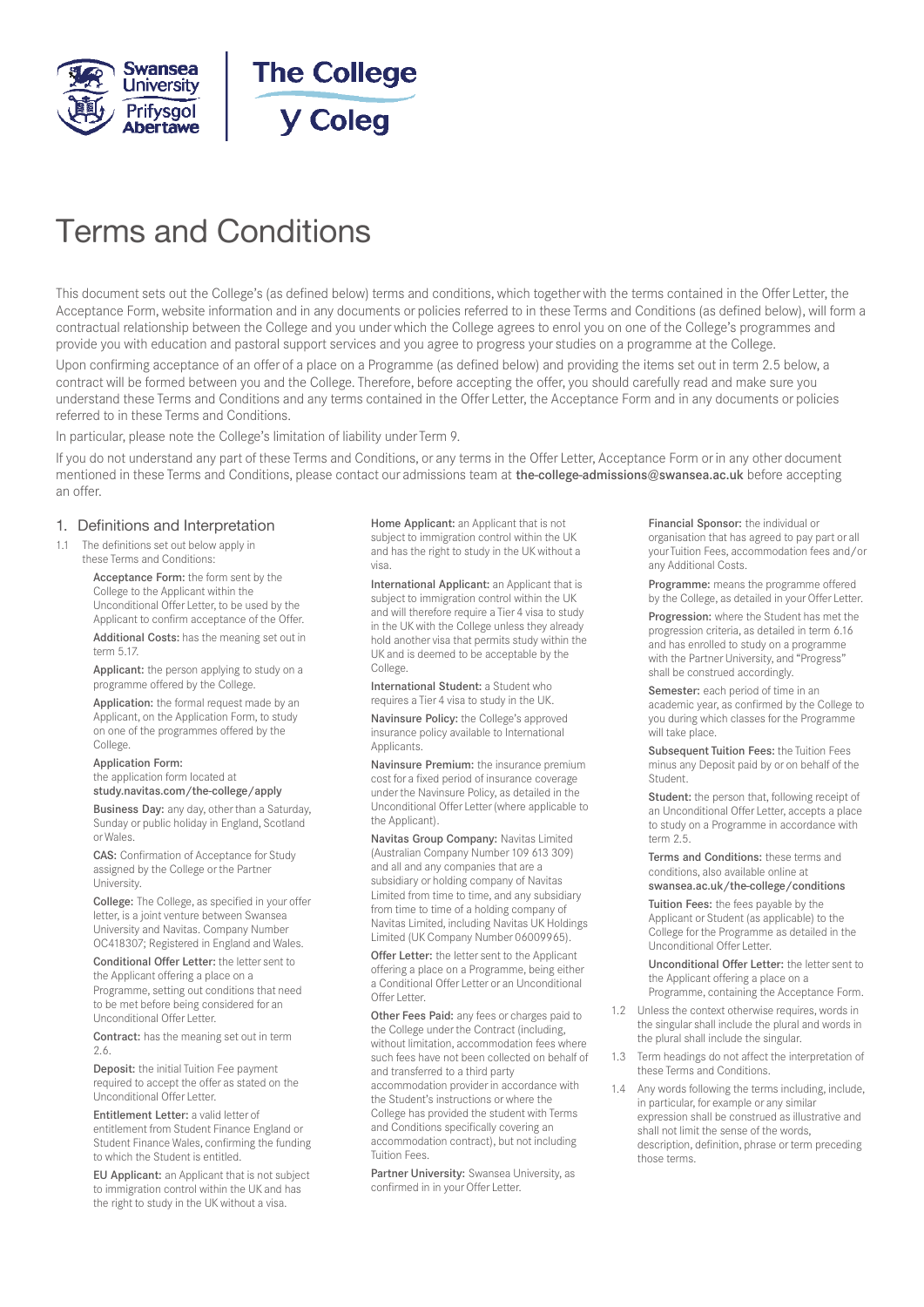# 2. Application and Offer Stage

- 2.1 Following the selection of a desired programme of study, the Applicant should complete an Application Form and submit it to the College together with the relevant documentation requested in the Application Form.
- 2.2 The College reserves the right to accept or reject any Applications in its absolute discretion, subject to its legal obligation not to discriminate.
- 2.3 Where the College accepts an Application, the College will issue a Conditional Offer Letter or an Unconditional Offer Letter to the Applicant.
- 2.4 Where an Applicant receives an Unconditional Offer Letter, an Acceptance Form will also accompany this.
- 2.5 In order for an Applicant to accept an Unconditional Offer, the Applicant must: 2.5.1 complete and sign the Acceptance Form and return it to

#### the-college-admissions@swansea.ac.uk;

2.5.2 if the Applicant is self-funded, pay the Deposit. The Deposit paid to the College will be deducted from any Tuition Fees that become payable;

2.5.3 if the Applicant is to be financially sponsored, provide to the College satisfactory (in the College's opinion) evidence of such sponsorship; and

2.5.4 if the Applicant is an International Applicant, pay the Navinsure Premium or provide satisfactory (in the College's opinion) evidence that such Applicant holds an acceptable alternative insurance policy.

- 2.6 A binding contract (the "Contract") will be formed when the College has received all of the items listed in term 2.5 above. The College will promptly confirm receipt by email.
- 2.7 The Student must notify the College at the time of application of any disability, whether a mental or physical condition, that will have or is likely to have a significant adverse effect on the Student's ability to participate in a Programme, including all ancillary activities associated with the Programme, or where it is likely to mean that special arrangements will be required (for example in relation to access, accommodation, travel). In performing its obligations under the Contract, the College will comply with the Equality Act 2010 and any associated applicable laws, statutes, regulations and codes from time to time in force. In particular, the College will comply with its obligations to make reasonable adjustments to alleviate the effects of a Student's disabilities. To assist the College to make any such reasonable adjustments, the College must have full disclosure from each Student of any such disability (as described at the beginning of this clause). If the Student fails to notify the College of any such disability at the time of application and the College subsequently determines that it cannot support the Student despite its ability to make reasonable adjustments then the College may: (iii) refuse the Student's application; (iv) withdraw any offer that has been made; or (v) where an offer has been accepted, withdraw the Student from the Programme and terminate the Contract.

# 3. Cancellation

- 3.1 The Student has the legal right to change his or her mind and cancel the Contract without giving a reason within 14 days starting from the day after a binding contract has been formed under term 2.6 (the "Cancellation Period"). Subject to term 3.2 below, the College will refund any Tuition Fees paid to the College and any other fees or charges paid to the College by the Student or on the Student's behalf. Any refund payable under this term will be paid within 14 days of the Student cancelling the Contract.
- 3.2 If the Student accepts an offer for a Programme which starts during the Cancellation Period and the Student cancels the Contract during the Cancellation Period but after the Programme has started, the Student must pay for the part of the Programme that has been provided by the College until the time the College is informed of the Student's decision to cancel the Contract, in accordance with term 3.3 below.
- 3.3 This term provides information on how to cancel the Contract within the Cancellation Period: The Student must let the College know by a clear statement that the Student wishes to cancel the Contract. The Student may use the form at swansea.ac.uk/the-college/cancellation to notify the College, but the Student is not obliged to do so. If the Student would like to use this form, the Student must print it, complete it as indicated and send it by post or email to the address provided on the form. The College will promptly acknowledge in writing receipt of the Student's cancellation.

#### 4. Fee Status

- 4.1 In order to ensure that the Applicant is charged the correct Tuition Fees in relation to The Student Fees (Qualifying Courses and Persons) (England) Regulations 2007 and The Education (Student Fees, Awards, Qualifying Courses and Persons) (Wales) Regulations 2013, the College will assess his or her fee status based on the information provided in or with his or her Application and any additional documentation requested by the College and/or the Partner University.
- 4.2 If the Applicant's fee status is unclear from the information provided with his or her Application, the College will ask the Applicant to provide further information.
- 4.3 Where uncertainty remains, a final decision will be made by the Partner University.

#### 5. Payment and Fees

- 5.1 A breakdown of applicable Tuition Fees and, where applicable the Navinsure Premium, is provided in the Unconditional Offer Letter.
- 5.2 Once the Applicant has accepted his or her offer in line with term 2.5 above, the amount of Tuition Fees for the first year of his or her Programme is fixed.
- 5.3 Fees for any subsequent years of study before Progression are reviewed annually and will not usually increase by more than 5% (five percent) per year. Such increases may reflect increases in the Consumer Price Index; increases resulting from changes in any applicable taxation; changes by regulatory, professional or academic bodies; and ensuring parity with Partner University tuition fees. The College will give as much notice as possible of any such Tuition Fee changes. The College has no control over or responsibility for fees payable to third parties, which may include (without limitation) accommodation fees where the accommodation is not provided by a Navitas Group Company.
- 5.4 Partner University tuition fees that apply to a Student after Progression are determined by the Partner University and published on the Partner University's website www.swansea.ac.uk.
- 5.5 It is the Student's responsibility to ensure that the Tuition Fees, accommodation fees and any Additional Costs are paid in full and on time.
- 5.6 If a Financial Sponsor is paying the Tuition Fees on behalf of the Student, the Student must ensure that the Financial Sponsor is made aware of these Terms and Conditions before the Student accepts an offer. The Student is responsible for payment of the Tuition Fees even if the Student has arranged for a Financial Sponsor to pay these on his or her behalf.
- 5.7 Where a Programme is longer than one Term, the College will inform the Student by no later than on the day of enrolment of each Term, of the deadlines for the Subsequent Tuition Fees to be paid.
- 5.8 If the Student is paying the Tuition Fees his or herself and if he or she fails to pay all or any part of the Tuition Fees for any reason, the College reserves the right (provided the unpaid amount is more than trivial and relates to the Tuition Fees and not accommodation costs or other non-academic costs) to take one or more of the following actions:

5.8.1 suspend or withdraw the Student from his or her Programme;

5.8.2 withhold the Student's results and not permit the Student to graduate and/or Progress;

5.8.3 in relation to International Students, withhold any documentation required for a visa extension;

5.8.4 take legal action against the Student to recover the Tuition Fees payable to the College, plus the College's reasonable expenses for the costs of taking such an action; and/or

5.8.5 terminate the Contract immediately on written notice.

Prior to taking any action listed in this term 5.8, the College will try to contact the Student to request payment and discuss how the issue may be resolved.

- 5.9 Where Subsequent Tuition Fee payments are made after the deadlines provided by the College, without the prior approval of a Director of the College, a £150 late payment fee will apply.
- 5.10 All payments shall be made by online payment, bank transfer or bank draft only. Cash payments will not be accepted.
- 5.11 All payments are subject to the following conditions:

5.11.1 the payee is authorised to use the payment method used;

5.11.2 a payment must be confirmed as having reached the College's bank account for it to be deemed as a payment; and

5.11.3 where a card provider declines or refuses a payment or where incorrect details have been provided by the payee and a payment does not reach the College's bank account, the College has no obligation to notify the payee or the Applicant or Student (as applicable)and accepts no liability for any losses.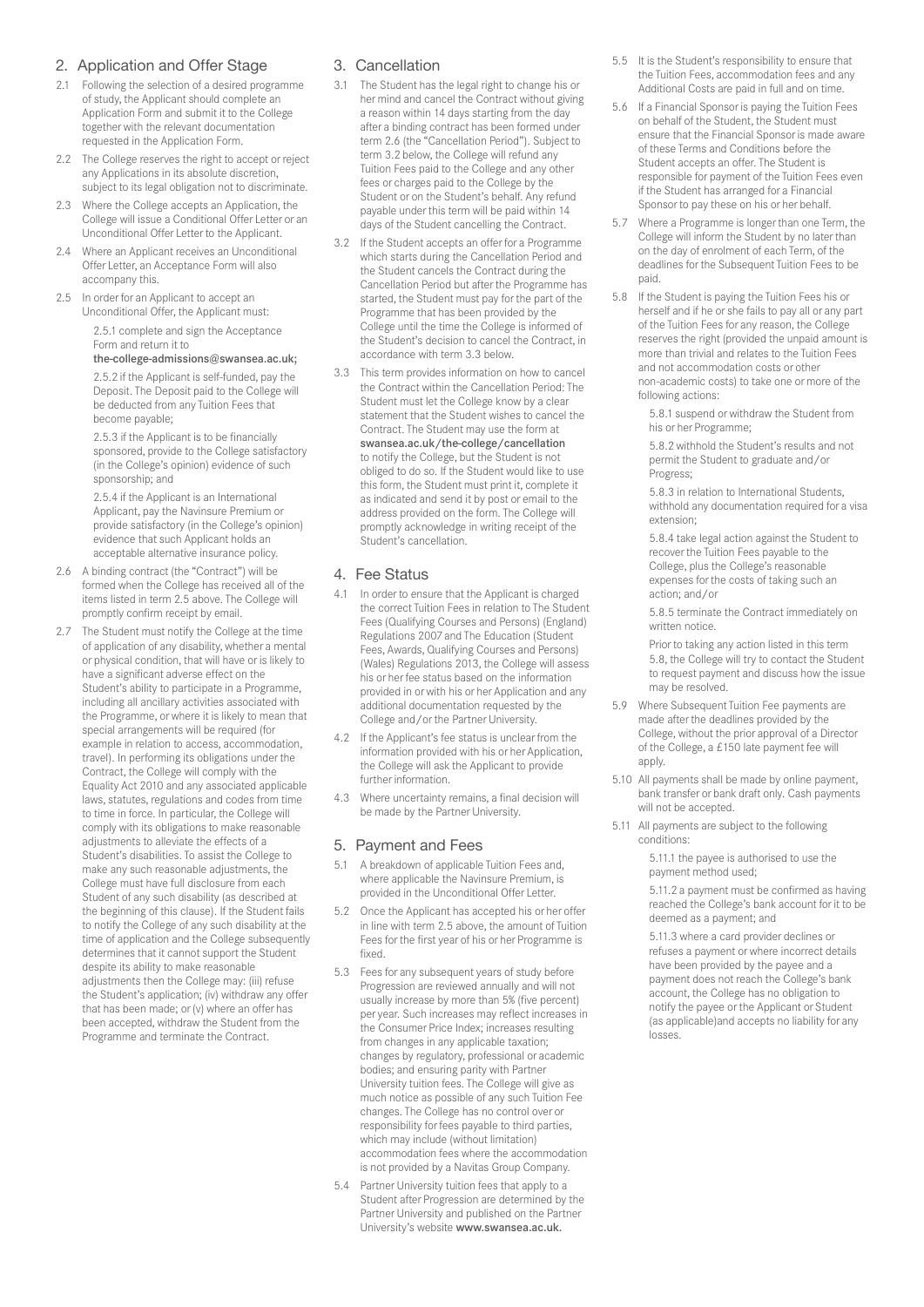#### Student Loans and Fee Liability

- 5.12 Where a Home/EU Applicant that has had his or her fee status assessed as Home or EU, intends to fund his or her studies through a Tuition Fee loan through either Student Finance England or Student Finance Wales, the Student must produce a correct Entitlement Letter, before completing the enrolment process. If the Entitlement Letter has not been received prior to enrolment at the College, the Student may enrol at his or her own risk and will be responsible for any Tuition Fees owed should the application for a Student Loan be unsuccessful. Applicants and Students are expected to comply with reasonable requests by the College or Partner University as to the status of his or her finance application. To be clear, if the Student enrols at his or her own risk and is not successful in gaining a Tuition Fee loan, the Student will be liable to pay his or her Tuition Fees for the duration of his or her Programme.
- 5.13 Once enrolled, the Student must renew his or her application with Student Finance for each subsequent year of study and produce a valid Entitlement Letter supplied by Student Finance prior to the start of his or her re-enrolment with the College and/or Partner University.
- 5.14 If, after enrolling with the College and/or Partner University, the Student withdraws or is withdrawn from his or her Programme, Student Finance might not pay the Student's full Tuition Fee liability. In such circumstances the Student will be liable for the difference in payments as set out in the table in term 5.16.
- 5.15 Students should also be aware that depending on the date of his or her withdrawal, his or her maintenance payments from Student Finance may also be impacted.
- 5.16 Tuition fee liabilities for: (i) Students with Tuition Fee loans; or (ii) self-funded Home / EU Students that withdraw from a Programme under term 8.8, are set out in the following table:

| Confirmed<br><b>Withdrawal Date</b>                                        | Fee<br>Liability | Payment<br><b>Required Upon</b><br>Withdrawal        |
|----------------------------------------------------------------------------|------------------|------------------------------------------------------|
| Up to two weeks<br>after the Semester<br>commences                         | 0%               | No tuition fees due                                  |
| On or after two<br>weeks after the<br>first day of<br>enrolment            | 50%              | Student Finance to<br>pay 25%, student<br>to pay 25% |
| On or after the first<br>day of the second<br>Semester                     | 50%              | Student Finance to<br>pay 50%                        |
| On or after four<br>weeks after the<br>first day of the<br>second Semester | 100%             | Student Finance to<br>pay 50%, student<br>to pay 50% |
| After the end of<br>the second<br>Semester                                 | 100%             | Student Finance to<br>pay 100%                       |

Weeks end at 5.00pm on the Friday and the subsequent week starts immediately.

#### Additional Costs

5.17 Students should be aware that there may be other costs associated with his or her Programme that are not stated on the Offer but which may be payable by the Student to the College or to a third party ("Additional Costs"). Additional Costs may consist of:

> 5.17.1 administration charges for any late or dishonoured payments of £150 (see term 5.9 above);

> 5.17.2 assessment re-sit administration fee of £150 (see term 5.24 above);

5.17.3 fees for additional, non-timetabled tuition hours provided by the College [or a Partner University] to support any assessment re-sits (fees will vary depending on the Programme and the individual Student needs, but are typically charged at between £40 and £75 per hour);

5.17.4 module re-take fees, such fees to be calculated in accordance with term 5.22;

5.17.5 Programme transfer fees (see term 6.14 below);

5.17.6 appropriate materials to support the Student's studies such as text books, course materials, art and design consumables, software, stationery, and photocopying costs;

5.17.7 transport costs when travelling to and from the College;

5.17.8 accommodation (where not already included in the Student's Offer);

5.17.9 general living costs such as food and drink;

5.17.10 if the College takes legal action in accordance with term 5.8.4 (unpaid Tuition Fees), the reasonable costs incurred by the College in taking such action; and

5.17.11 costs associated with any English Language assessment (see term 6.16.3).

- 5.18 No CAS will be assigned to an International Student until he or she has accepted his or her offer in accordance with term 2.5.
- 5.19 Where an accommodation reservation deposit has been paid to the College which is then transferred to a third party (provider of actual accommodation) with the approval of the Student or parent/legal guardian, the deposit is then subject to the terms and conditions for refund of the third party and the College has no further liability or responsibility for any refund.
- 5.20 The College reserves the right to return to source any excess payment consisting of more than three Semesters advanced payments. Such refunds will be subject to a £150 administrative  $f_{\Omega\Omega}$
- 5.21 Except: (a) where a Student is funded by Student Finance, as stated in terms 5.12 to 5.16 above; (b) where a Student cancels as set out in term 3 above; or (c) where a Student withdraws in accordance with term 8.8, once a Student has enrolled for a given Semester, Tuition Fees paid for that Semester are no longer eligible for refund from the College, as the College will be unable to recoup its loss.
- 5.22 Where a Student is required to retake a module, the applicable fees payable will be invoiced on a per module basis with the fee determined by the weighting of the module as a proportion of the total Programme, subject to any discount that may apply under term 5.23 below.
- 5.23 Where a Student is required to retake a module and is Home or ELI fee status, the Student may be eligible for a fee discount for those modules as determined within the Retake and Resit Policy of the College located at www.swansea.ac.uk/the-college/policies
- 5.24 If College management approves a re-sit assessment, an administration fee of £150 will be charged to the Student. Additional tuition hours if required can be provided and will be invoiced at an additional cost (see term 5.17.3 above). Re-sits and retakes will be considered in accordance with the current Immigration Rules and Policy Guidance documents located at www.gov.uk/guidance/immigration-rules.

# 6. The Programme of Study

- 6.1 The offer of a place to study with the College is based on the key information which can be found on the relevant page of the programmes section of the College website www.swansea.ac.uk/the-college.
- 6.2 The College shall provide education services (Programme delivery, tuition, supervision and assessment), as well as ancillary services (academic/learning support and resources, careers support and pastoral support) with reasonable skill and care.
- 6.3 Subject to term 6.5, classes will normally be held Monday to Friday between the hours of 08:00 and 19:00 during the Semester.
- 6.4 Subject to term 6.5, examinations will normally be held Monday to Saturday between the hours of 08:00 and 19:00 except where scheduling requires them to be held outside these times. In which case the College will take all reasonable steps to schedule the examinations at a time and place so as to minimise any inconvenience to affected Students, notifying the Student as early as possible.
- 6.5 Class and/or examination times or locations may need to change due to unforeseen circumstances, the College will notify the Student as early as possible to inform them of the change to minimise impact.
- 6.6 Students must arrive prior to the start date stated on the Unconditional Offer Letter, and enrol on and at the time and date provided by the College.
- 6.7 Whilst the College expects all Students to arrive on time, it is understood that there can be unavoidable delays such as visa delays. Students must notify the College of their expected arrival and enrolment date as soon as they become aware that they may not arrive or enrol on the stated start date. In no instance will a Student be permitted to enrol more than 10 working days after the first day of teaching without the written permission of a Director of the College. If the Student fails to enrol on or before 10 Business Days after the first day of teaching, without written permission from a Director of the College, the College may suspend or withdraw the Student from his or her Programme (in such cases the Contract will terminate immediately on written notice to the Student and neither the Deposit nor the Subsequent Tuition Fees paid to the College will be refundable as the College will be unable to recoup its loss)
- 6.8 Where a Student is studying a pre-sessional English Programme, late arrivals must be approved in advance by a Director of the College.
- No discount or refund of fees due to the Student's late arrival will be provided.
- 6.10 Students are required to re-enrol at the start of each Semester and will be advised upon enrolment of the subsequent Semester's enrolment deadline. If the Student fails to re-enrol prior to the deadline for that Semester without written permission from a Director of the College, the College may suspend or withdraw the Student from his or her Programme in such cases the Contract will terminate immediately on written notice to the Student and neither the Deposit nor the Subsequent Tuition Fees paid to the College will be refundable as the College will be unable to recoup its loss. Where a Director of the College permits the late re-enrolment of the Student, a £150 late enrolment fee will be charged.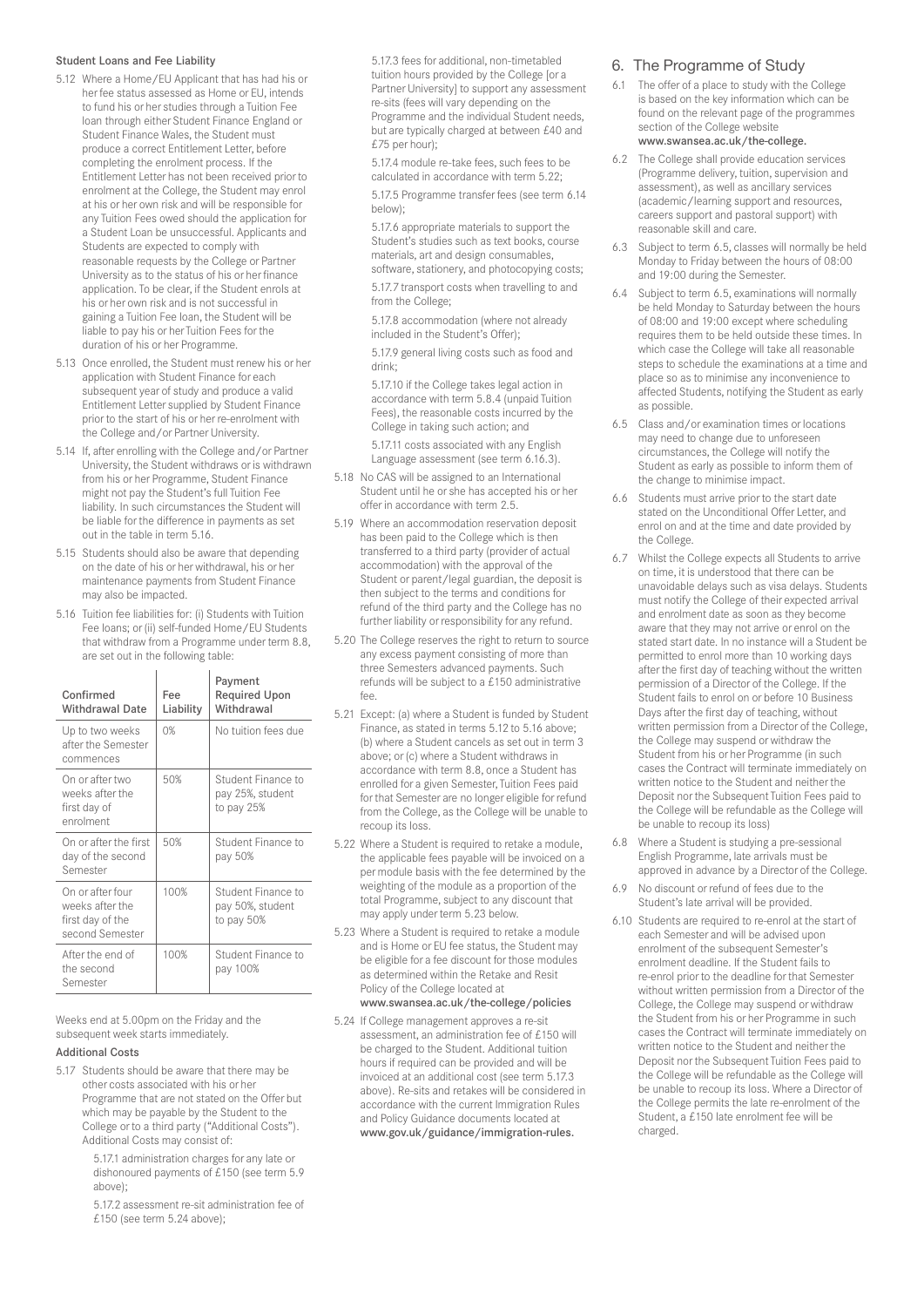6.11 The College and Partner University reserves the right to make changes to the Programme. Reasons for changes can include and are not limited to, the following reasons:

> 6.11.1 to meet the requirements of an accrediting, professional, statutory and/or regulatory body;

6.11.2 to reflect changes in the applicable laws and regulations;

6.11.3 to respond to sector good practise or quality enhancement processes;

6.11.4 to keep programmes contemporary by updating practices or areas of study;

6.11.5 Events Outside the College's Control;

6.11.6 non-availability of venues;

6.11.7 sickness or absence of tutors;

6.11.8 where a change to the Programme or module needs to be made where the minimum number of students needed to ensure a good educational or student support has not been met.

In making any such changes, the College or Partner University will aim to keep the changes to the minimum necessary and will usually notify and/or consult (depending on the nature of the change) with affected Students in advance about any changes that are required.

6.12 If the College or Partner University intends to withdraw a Programme or make a material change(s) to the Programme after the Student has accepted the offer, the College or Partner University will consult with the Student and take reasonable steps to obtain his or her consent and minimise the impact of any such changes. The College will inform the affected Students if the College implements the change(s) or withdraws a Programme. If the Student did not consent to the change and the College's implementation of the changes causes the Student detriment or hardship the College will, where appropriate, work with the Student to try to reduce the adverse effect on the Student and try to find an appropriate solution, for example by offering suitable alternatives which may include transfer to a similar programme within the College, deferred enrolment to a later Semester, transfer to another Navitas Group Company College. Some examples of a material change include:

6.12.1 a change of award or programme title;

6.12.2 a change to the availability of or discontinuance of a core module; or

6.12.3 a change to the overall type of assessment for the Programme, for example by exams, coursework or practical assessment (or combination of these).

6.13 If any change the College makes pursuant to term 6.11 and/or term 6.12 above materially affects the Student, to the Student's detriment, the Student may withdraw from the Programme and terminate the Contract immediately by written notice and, unless the change is due to Events Outside the College's Control (in which case term 10.2 shall apply), the College will reimburse the Student for any reasonable costs incurred by the Student in relation to the Programme, such as visa fees and travel costs directly relating to the Programme, and:

> 6.13.1 if the Student withdraws prior to the Programme start date, the College will provide a full refund of the Tuition Fees paid to the College and any Additional Fees paid to the College; or

6.13.2 if the Student withdraws on or after the Programme start date, the College will provide the Student with an appropriate refund taking into consideration the proportion of the Programme completed and the costs of accommodation provided to the Student at the time of termination of the Contract.

- 6.14 The Student does not have the automatic right to change his or her Programme once he or she has accepted his or her offer (in accordance with term 2.5), however where possible, the College will aim to facilitate the Student's request. If the Student wishes to make a change to the Programme, the Student must contact the College at the earliest opportunity. The Student will be informed whether the change will be possible and any additional fees this might incur.
- 6.15 Failure to meet the stated progression criteria, detailed in term 6.16 below, of a stage of study within the set time frames and according to the requirements of the Programme, as well as the current requirements of the Immigration Rules for International Students located at www.gov.uk/guidance/immigration-rules, may result in the Student being unable to complete his or her Programme.
- 6.16 The progression criteria are:

6.16.1 to meet all pass criteria for each module/stage as required by individual Programme requirements;

6.16.2 to attend all classes, examinations and meetings in line with the Attendance and Monitoring policy of the College www.swansea.ac.uk/the-college/policies;

6.16.3 achieve the specified English Language standard, where applicable, required by both the College and the Partner University, and where applicable, pay any costs associated with any English Language assessment; and 6.16.4 continue to have the Right to Study according to the Immigration Rules, where applicable.

- 6.17 The College reserves the right to terminate the Contract prior to enrolment where either (a) the Applicant/Student requires a CAS and the College believes that the issuance of a CAS would breach the relevant Immigration Rules; (b) the College believes that the Applicant/ Student's visa application will be unsuccessful; or (c) the College believes that the performance of the Contract would bring the College or Partner University in to disrepute. In such cases the College will provide a refund of Tuition Fees paid to the College and Other Fees Paid less: (i) any costs incurred by the College; and (ii) the administration charge of £150 (set out in term 8.3).
- 6.18 The College may revise and amend these Terms and Conditions from time to time and will give the Student prior notice of any such changes. In the unlikely event that any amendment substantially changes the Contract, the Student may choose to withdraw from his or her Programme and terminate the Contract by written notice and the College will provide the Student with an appropriate refund taking into consideration the proportion of the Programme completed at the time of termination of the Contract.

### 7. Deferral

7.1 Requests for the deferral of either a Conditional or Unconditional Offer prior to enrolment are considered on a discretionary basis and deferrals can only be requested twice before the offer is withdrawn and a new Application must be made. Where a CAS has been assigned by the College/Partner University to the Student and he or she has gained a student visa on this basis, deferrals will only be approved where the Student can provide binding evidence that:

7.1.1 the Student is not in the UK; and

7.1.2 the request/reason for deferral is fully supported by documentary evidence.

7.2 If the deferral request is as a result of the Student receiving a visa refusal, the deferral will be subject to the approval of a Director of the College.

7.3 Requests for the deferral of studies after enrolment are considered on a discretionary basis and must be made in line with the www.swansea.ac.uk/the-college/policies.

#### 8. Refunds

8.1 Anti-money laundering rules in the UK require that any payment made to and confirmed as received by the College will only ever be refunded to the person who made the original payment in the source country from where the payment originated, except;

> 8.1.1 where the refund amount is up to a maximum of £250. In which instance, the payment may be paid in to the Student's UK bank account where they are an enrolled Student at the College; or

8.1.2 where the Student has provided evidence of an offer from another UK institution. In which instance, the payment may be made to that institution.

8.2 In the event that the Student has:

8.2.1 at any time during his or her studies with the College or with the Partner University provided to the College or the Partner University fraudulent, untrue or misleading information and/or documents;

8.2.2 deliberately withheld or omitted information that might be relevant to the Student's Application;

8.2.3 been refused a CAS or visa on the suspicion of the provision of fraudulent documents; and/or

8.2.4 at any time during his or her studies with the College or with the Partner University, provided to the College or the Partner University work, materials or other documentation that is plagiarised, not the original work of the Student (without an appropriate credit), or committed a serious breach of the College's or the Partner University's code of conduct or disciplinary rules, the College may withdraw the Student from the Programme and terminate the Contract immediately by notice in writing to the Student and the Student will be entitled to a refund as follows:

(a)if the College withdraws the Student four weeks or more prior to the enrolment date, the College will provide a refund of the Tuition Fees paid to the College and Other Fees Paid less:(i) the Deposit; (ii) the administrative charge of £150 for dealing with the refund; and (iii) all reasonable costs incurred by the College in investigating and dealing with the circumstance that led to the withdrawal and termination.

(b) if the College withdraws the Student less than four weeks prior to the enrolment date or any time after the enrolment date, neither the Deposit nor the Subsequent Tuition Fees will be refundable as the College will be unable to recoup its loss.

- 8.3 After the Cancellation Period, if a Student notifies the College that he or she wishes to withdraw from the Programme (a) prior to enrolment (in the case of Home or EU Students, or those not requiring a CAS) or (b) prior to receiving a Provisional CAS Statement or CAS (in the case of International Students), he or she will be entitled to a refund of Tuition Fees paid to the College and Other Fees Paid less the administrative charge of  $f150$
- 8.4 All refunds of payments made pertaining to the Programme and confirmed as received by the College, will only be made to the person making the original payment in source country of the payment.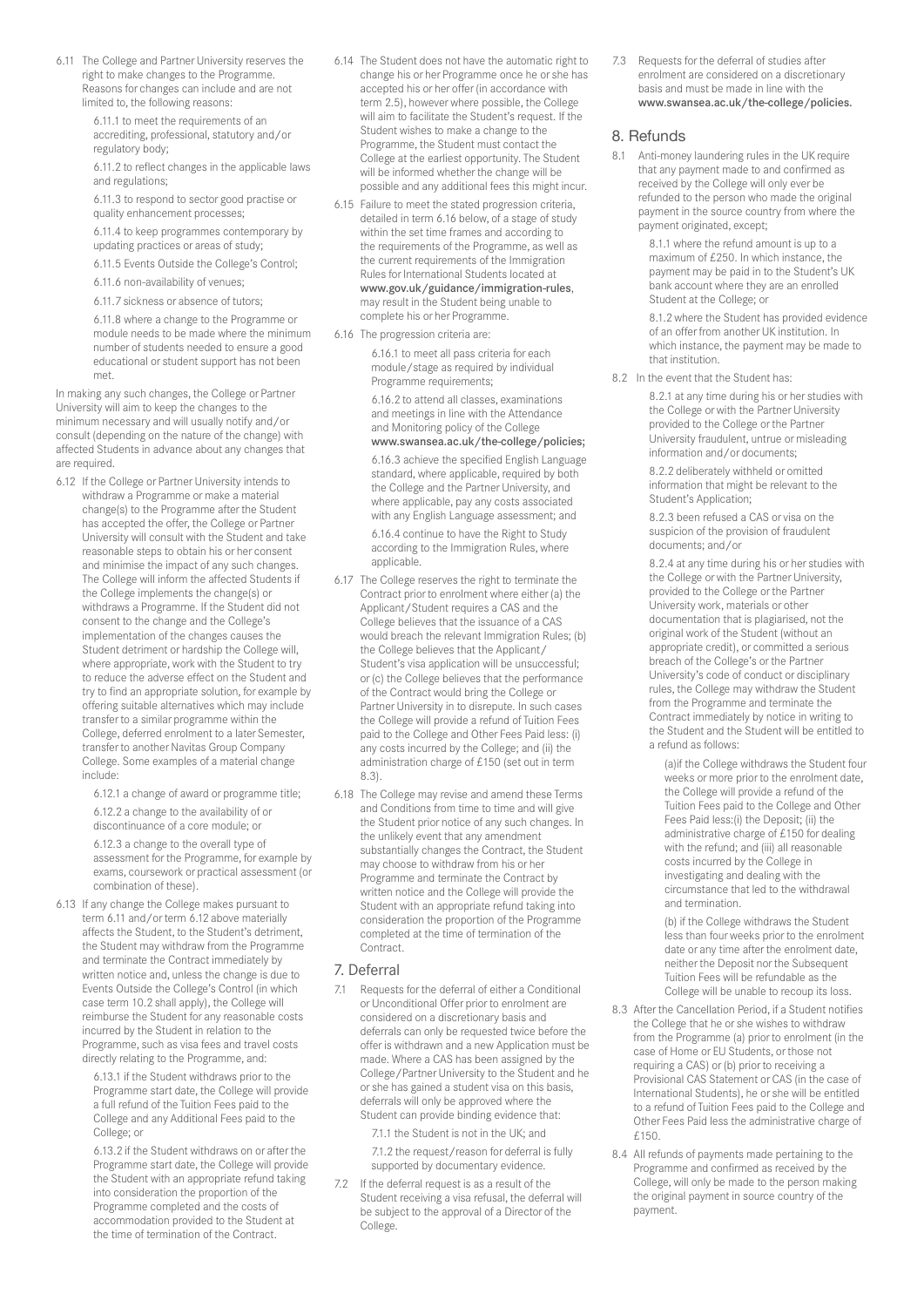8.5 Where a CAS number has been applied for or a CAS Statement issued by College/Partner University on behalf of a Student and the Student fails to gain a student visa; then, if the Cancellation Period has ended, a refund of Tuition Fees paid to the College and Other Fees Paid, will only be applied where:

> 8.5.1 the Student has provided a copy of the refusal or rejection letter received from UK Visas and Immigration and evidence that the visa application was made within time and valid application conditions; and

8.5.2 information submitted by the Student or agent is not suspected of being fraudulent or deemed as purposefully misleading (in which case term 8.2.3 will apply). The refund of payments made pertaining to the Programme and confirmed as received by the College, will be subject to a £150 administrative charge.

8.6 Where the Cancellation Period has ended and:

8.6.1 a CAS number has been assigned by the College/Partner University to a Student and the Student has gained a student visa on this basis; and

8.6.2 the Student fails to enrol or re-enrol, or transfers to another establishment within the UK; the Student is not entitled to a refund of any Tuition Fees paid to the College or Other Fees Paid, unless the Student notifies the College at least four weeks before the enrolment date that he or she will not be enrolling at the College. In such cases the College will provide a refund of Tuition Fees paid to the College and Other Fees Paid less: (i) the Deposit; and [(ii) the administration charge of £150 (set out in term 8.3).

8.7 Where the Cancellation Period has ended and: 8.7.1 a CAS number has been applied for or a CAS Statement assigned by College/Partner University to a Student and he/she has gained a student visa on this basis; and

> 8.7.2 such Student has enrolled but is no longer undertaking study with the College and this is an approved withdrawal from the Programme by a Director of the College; a refund of any Tuition Fees for future Semesters of the Programme paid to the College or Other Fees Paid for future Semesters can only be applied where a Student has provided satisfactory evidence that:

(i) the Student is no longer in the UK and his or her student visa has been cancelled; or

(ii) the Student has successfully gained a place at another UK institution; and

(iii) the Student attended 85% of timetabled classes, submitted all required assignments and was present at all scheduled examinations in accordance with College Academic Policies and Regulations located at swansea.ac.uk/the-college/policies.

If the request for refund is approved on the above noted conditions then it will be subject to a £150 administration charge. Tuition Fees for the Semester in which the Student withdraws cannot be refunded as the College will be unable to recoup its loss.

8.8 For Home or EU Students: where the Cancellation Period has ended and:

> 8.8.1 the Student has enrolled on the Programme but is no longer undertaking study with the College; and

> 8.8.2 this is an approved withdrawal from the Programme by a Director of the College, any fee liability will be in line with the table at term

5.15 and the College will refund to the Student any self-funded amounts paid to the College in excess of this fee liability, less any other fees outstanding to the College or Partner University, and the administrative charge of £150.

8.9 Where a Student has enrolled on the Programme but is no longer undertaking study with the College, and where attempts to formalise the Student's withdrawal have been unsuccessful, this is an unapproved cessation of studies. If the Cancellation Period has ended, then the Student will not be entitled to any refund as the College will be unable to recoup its loss.

#### 9. Liability

9.1 Nothing in this Agreement shall exclude or limit in any way the College's liability:

> 9.1.1 for death or personal injury caused by the College's negligence;

9.1.2 for fraud or fraudulent misrepresentation; or

9.1.3 which cannot be excluded or limited under the laws relating to discrimination, occupier's liability or health and safety.

9.2 Subject to terms 9.1, if the College fails to comply with the terms of the Contract:

> 9.2.1 the College's total liability for loss or damage the Student suffered as a foreseeable result of the College's failure to provide the Programme, either at all or to a reasonable standard or in accordance with any pre-contract information provided to the Student/Applicant, shall not exceed the total Tuition Fees payable to the College and any reasonable costs already incurred by the Student in relation to the Programme, such as visa fees, accommodation costs and travel costs directly relating to the programme; and

> 9.2.2 the College shall not be liable for any loss or damage that is not foreseeable.

 Loss or damage is foreseeable if it is obvious that it will happen or if, at the time the Contract between the College and the Student was made, both the Student and the College knew it might happen.

- 9.3 Where the Student is an International Student and the College or Partner University loses its ability to sponsor International Students (or has its Tier 4 licence restricted or downgraded or its CAS allocation reduced, meaning the College cannot provide its tuition services to International Students), the College's liability to such Student shall be limited to refunding all Tuition Fees paid to the College for the academic year in which the College loses its sponsor licence and any reasonable costs already incurred by the Student in relation to the Programme for that academic year, such as visa fees, accommodation costs and travel costs directly relating to the Programme.
- 9.4 The College accepts no responsibility for any miscommunication that may arise where the Student/Applicant (as applicable) has provided incorrect or out of date contact details or has not kept his or her contact details up to date. It is the Student/Applicant's (or parent/guardian's if the Student/Applicant is under 18 years of age) responsibility, to provide and confirm, when asked to do so, correct contact details (and to keep those contact details up to date) for communication purposes. The College reserves the right to correct any such details or omissions.

# 10. Events Outside College Control

- 10.1 The College will not be liable or responsible for any failure to perform, or delay in performing, any of the College's obligations under the Contract caused by an event outside the College's reasonable control ("Event Outside the College's Control"), including: (i) terrorist attacks or security threats; (ii) industrial action by College staff or third parties; (iii) damage or interruption to buildings, facilities, or equipment; (iv) fire or flood; (v) severe weather conditions; (vi) civil disorder; (vii) changes in applicable laws, regulations, actions or delays by any government authority; or [(viii) refusals by any such authority to grant any necessary licence.
- 10.2 The College's obligations under the Contract will be suspended for the period that the Event Outside the College's Control continues, and the time to perform these obligations shall be extended for the duration of that period. The College will take reasonable steps to find a solution by which the College's obligations under the Contract can be performed despite the Event Outside the College's Control. If the period of delay or non-performance continues for four weeks, either the Student or the College may terminate the Contract immediately by giving written notice to the other party, without liability.

### 11. Withdrawal by the College

11.1 The College may withdraw the Student from the Programme and terminate the Contract immediately by notice in writing if:

11.1.1 the College or the Partner University decide that the Student may not continue as a Student due to a breach of the Student Code of Conduct and/or Student Handbook.

11.1.2 the Student fails to meet the progression criteria detailed in term 6.16.

11.1.3 the Student's behaviour represents a serious risk to the safety, health and/or welfare of him or herself or others; or

11.1.4 the Student commits a material breach of the terms of the Contract, where such breach is irremediable or (if such breach is remediable) the Student fails to remedy that breach within a period of 30 days after being notified in writing to do so. In such cases the College will provide a refund of Tuition Fees paid to the College for future Terms, and Other Fees Paid less the administration charge of £150 (set out in term 8.3) and any costs incurred by the College.

# 12.Intellectual Property

- 12.1 The copyright, design right and all other intellectual property rights in any Programme materials and other documents or items that the College prepares or provides in connection with any programme taught by the College or the Partner University will belong to the College or the Partner University, or our licensors, absolutely.
- 12.2 The Student may not use the materials, documents or other items detailed in term 12.1 for any commercial purpose.